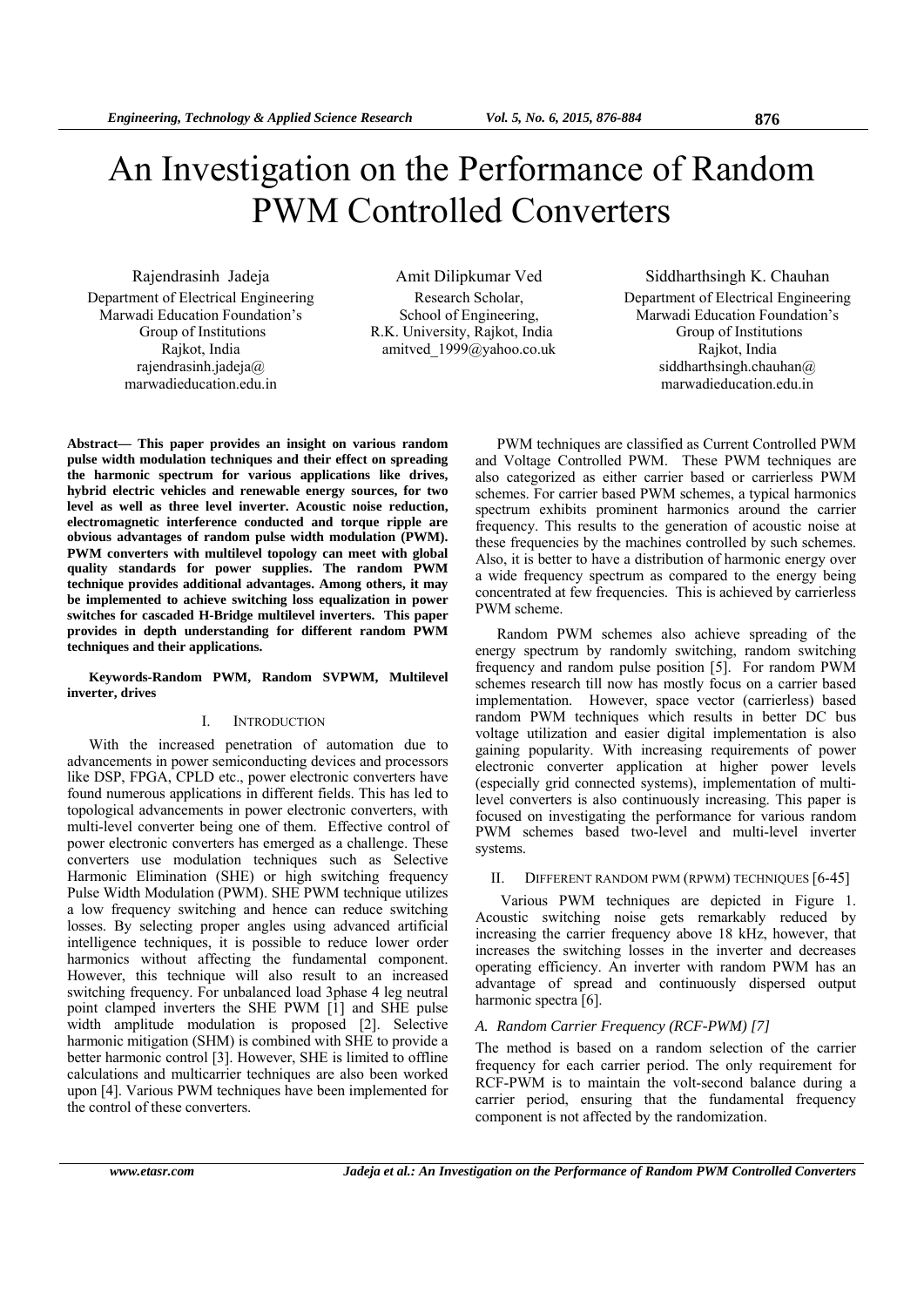

Fig. 1 Random PWM Techniques.



Fig. 2 Random Carrier Frequency PWM

The Random Carrier PWM technique uses two different triangular carriers as depicted in Figure 2. One is of required frequency and the other is 180 degree phase shifted. The selection of the carrier among these carriers is done by a random bit generated. That is, if '1' is the output carrier 1 (basic) is selected as carrier 2 (180° shifted). The selection is done for ever carrier cycle and the selected carrier is compared with the reference sinusoidal waveform. The Pseudo random carrier modulation scheme is most commonly used for the random triangular frequency generation. Here, the random triangular frequency is achieved in the range of 3 kHz. Space vector based random carrier frequency scheme and switching pulse generation is shown in Figure 3



Fig. 3 Random Carrier frequency, SVM generated vector and switching pulse generation

## *1) Random Switching Frequency (RSF)* [8]

Random switching frequency has a similarity with random pulse duration. Here the switching period is changed in every cycle and pulse period is placed at the beginning of switching cycle, i.e. the problem of randomization is minimized by randomly varying the switching period for a limited interval in the control loop as shown in Figure 4. A reference number or slope of triangular wave is varied in between a min and a max value randomly for all phases. However, it is difficult to select random frequency for real time applications,. In the majority of applications, sampling and PWM periods need to be synchronized. Random sample rate puts limitation on code size. Space vector based scheme requires either switching interval per cycle or sub cycle interval equivalent to 60 degrees are to be randomized. This applies a limitation on the interval for which frequency can be varied.



*2) Dithered Sigma Delta Modulator (DSDM) based RPWM Switching Scheme [9-23]* 

Delta Sigma modulation is an oversampling method where sampling frequency is much above the frequency mentioned by Nyquist criteria. Here analog input is converted to digital output same as in an Analog to Digital Controller (ADC). As shown in Figure 5(a) the addition of a 1-bit random sequence to the LSB of the input signal, results in suppression of harmonic spikes in Dithered Sigma Delta Modulation (DSDM). The Dithered Sigma-Delta Modulation (DSDM) scheme has a Sigma Delta Modulator (SDM) and a random dither generator as component can be realized with simple hardware and software algorithms. As shown in Figure 5(b) random dither generation constitutes of random magnitude adjustment where in for every sampling period a random number is generated and subtracted by a bias as well as a sign discriminator which decides the application of dither [9]. There are two types of SDM, depending upon the position of random dither generator and quantizer viz. Space-Dither SDM (SDSDM). Space-Dither SDM (SDSDM) scheme employs quantizer being fed from a random dither generator in SDM while in Time-Dither SDM (TDSDM) the quantizer feeds the output to random dither generator. Harmonics spikes at multiples of switching frequency are reduced by using a sigma delta modulator where switching frequency is varied randomly using a vector quantization technique [10]. DSDM scheme is easy to implement due to less arithmetic operations and limited use of times. Harmonic Spread Factor is also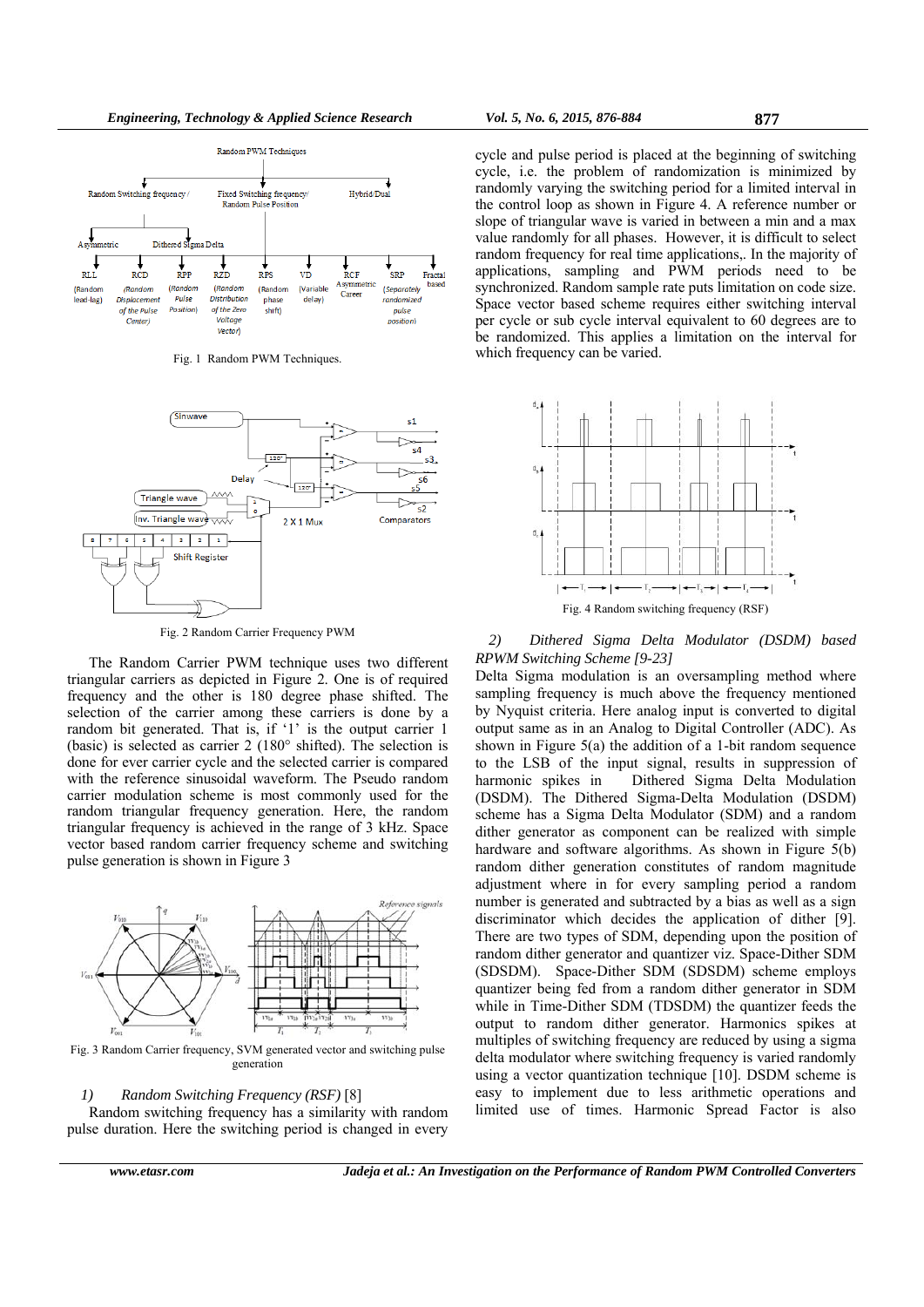comparable in the case of DSDM and RSVPWM [11-22]. A  $2<sup>nd</sup>$  ordered space dithered SDPWM is investigated in [23].



Fig 5. (a) Block diagram of SDM scheme, (b) Random Dither Generator

## *B. Fixed Career frequency- Random PWM (FCF-RPWM) [24-38]*

In this method, the switching period is fixed and pulse position is varied randomly. These methods portray a good closed loop response. Figure 6 shows the control block of FCF-RPWM which can be implemented with open loop or closed loop. Control block calculates the reference voltage vector in αβ plane. SVM block will estimate and compare values for pwm. FF\_RPWM block will randomize active vectors and zero vectors in the given modulation period. Duty ratios are converted to compare values for generating random PWM output required by VSC block.



Fig. 6 FCF–RPWM in open & Closed loop

The FCF-RPWM methods, even though easy to synchronize with the control algorithm suffer from problems like current sampling, calculation overhead and spreading effectiveness. The ollowing methods of FCF-RPWM are finding many applications in adjustable speed drives.

*1) Random Lead-Lag Modulation (RLL)[24-25]* 

With regular sampling, output cycle frequency is equally divided into equal switching intervals. At constant frequency the pulse position in all 3 phases, is either originating at the beginning of the switching interval (leading-edge modulation) or at its trailing edge (lagging-edge modulation) [24] as shown in Figure 7. Trailing edge modulated pulse width is used in lead mode, whereas leading-edge modulated pulse width is used in lag mode. Average switching frequency is decided to provide the optimum solution for switching losses as well as quality of output current. The random number generator decides leading and lagging edge modulation. Advantage of the scheme is a requirement of single bit random generator for randomization [25]. Sampling of current produces problems and use of anti-aliasing filter becomes necessary.



## *2) Random Displacement of the Pulse Centre (RCD) [26]*

In this method the pulses are mutually center-aligned at constant frequency as in space vector modulation (SVM), but the common pulse center is displaced by a small amount randomly (Trand1,) from the middle of the period [26]. At high (Modulation Index) MI values, displacement becomes very small. Variation of RCD PWM is available as the Dual Zero RCD, where for MI $> 0.8$  (1 1 1) is regarded as zero vector and for MI<0.8 (000) is considered as zero vector. This helps to overcome issues with High MI values and provides randomization effect in a whole range of MI. Figure 8 shows PWM technique applied to two phase PWM.



## *3) Random Pulse Position PWM (RPP) [25-28]*

The central idea is that the average output voltage over an interval is not dependent on pulse position. Methodology implements randomization of pulse position of one phase, pulse position of remaining phase is randomized as per previous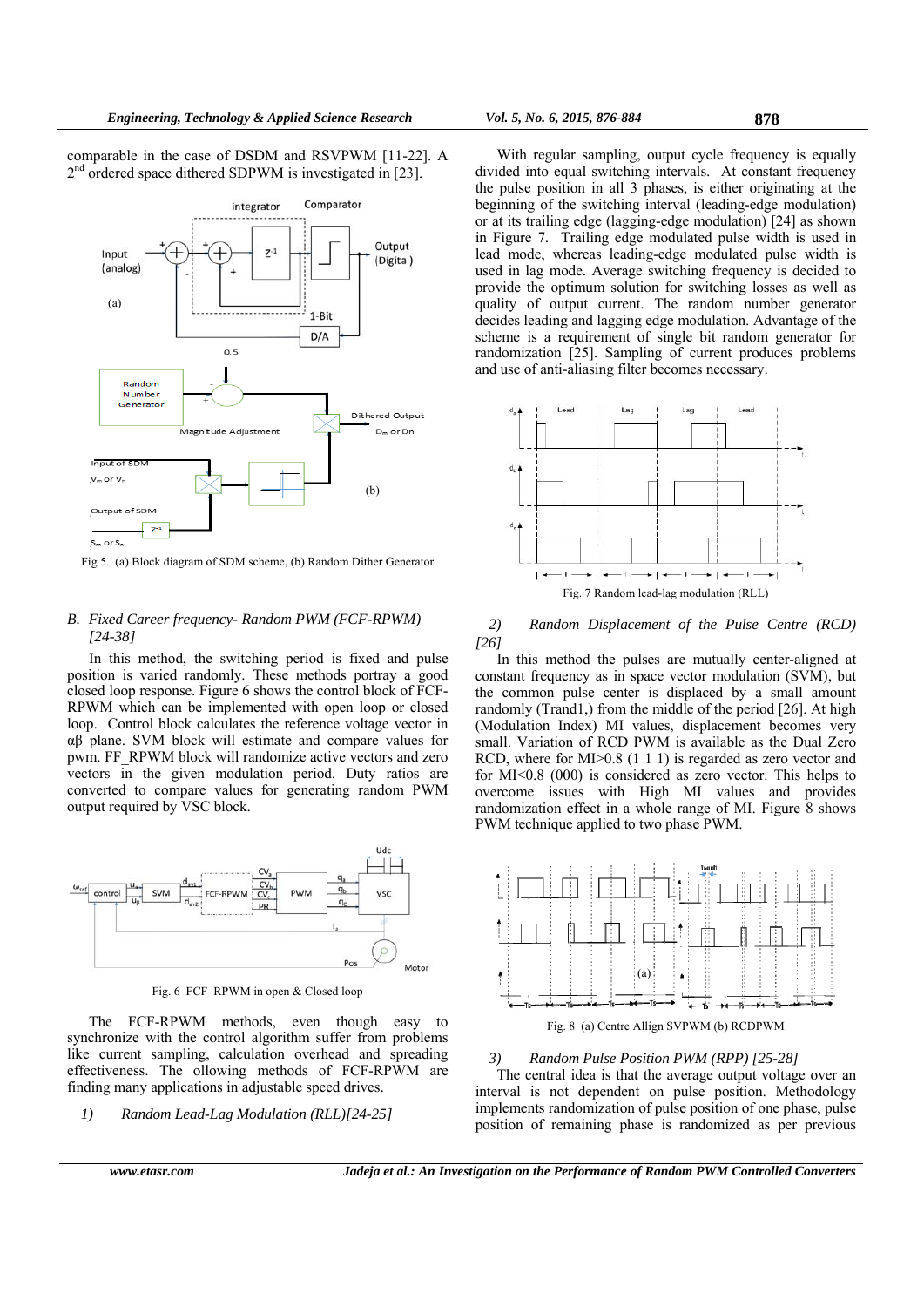phase in sequence. RPP PWM can be implemented by time intervals of zero states controlled randomly within a switching cycle. RLL is considered as a case of RPP. Here pulses can be placed anywhere randomly within switching interval [28]. RPP strategy cannot generate desired ideal noise spectra, though the harmonic clusters of power spectra for fixed switching intervals are less dominant and distributed in a better manner as compared to the deterministic vector PWM technique [25].

*4) Random Distribution of the Zero Voltage Vector (RZD) [24]*

Phase voltages are not altered by the duration of zero voltage vector in a three-phase, three-wire system. This point is employed in the random distribution of the zero voltage vectors at constant frequency. Random distribution of zero vectors limits maximum pulse change and becomes difficult at high MI values. Control strategy and required vector distribution are shown in Figure 9.



Fig. 9 (a). Random zero-vector distribution (b) Random zero-vector distribution

## *5) Random Phase shift PWM (RPS)*

Here random phase shift time is applied randomly at constant frequency. Figure 10 shows RPS technique output waveform, where  $t_{RP}$  is the Random Phase Shift time in the positive half-cycle, and t<sub>RN</sub> is the Random Phase Shift time for the negative half-cycle. At each half cycle both  $t_{RP}$  and  $t_{RN}$  are altered randomly. In this method, the phase shift is varied randomly, keeping the switching frequency constant. For the RPS scheme, there is a random variation of phase shift keeping switching frequency constant. It has the advantage of reducing acoustic noise emissions generated by the PWM inverter. The phase shift of the fundamental component for each half-cycle controls, discrete harmonic components of the inverter output voltage.

#### *6) Variable delay random PWM (VD-RPWM) [30]*

In this method a random delay is introduced at the trailing edge of next PWM output cycle. Figure 11 shows the process for the calculation of switching time and random delay. Random delay is a product of sample period and the

normalized random number*.* Obviously maximum delay will be produced with random number equal to 1. Here switching period is varied randomly in between min switching period to double the value of sampling period that implements variable delay random PWM [30].



Fig. 10 Timing waveform of RPS scheme



Fig. 11 Block diagram for computation of delays and switching period

## *7) Asymmetric Carrier Random PWM (AC-RPWM) [31- 32]*

This scheme can be considered as a kind of RCF-PWM in which the new voltage vector is updated with a constant frequency. A different frequency is used to generate the voltage vector in the rising time period and falling time period. The scheme works well for both low and high MI values. The method selects a random time length for falling edge as well as rising edge for every modulation period, varying randomly time length of the active vector region as shown in Figure 12.



Fig. 12 AC-RPWM, 1st modulation time has symmetrical carrier and in 2nd modulation time it has asymmetric carrier

#### *8) Separately randomized pulse position (SRP) [33]*

 Pulses are placed randomly in switching interval as shown in Figure 13. As there is full possibility to place pulse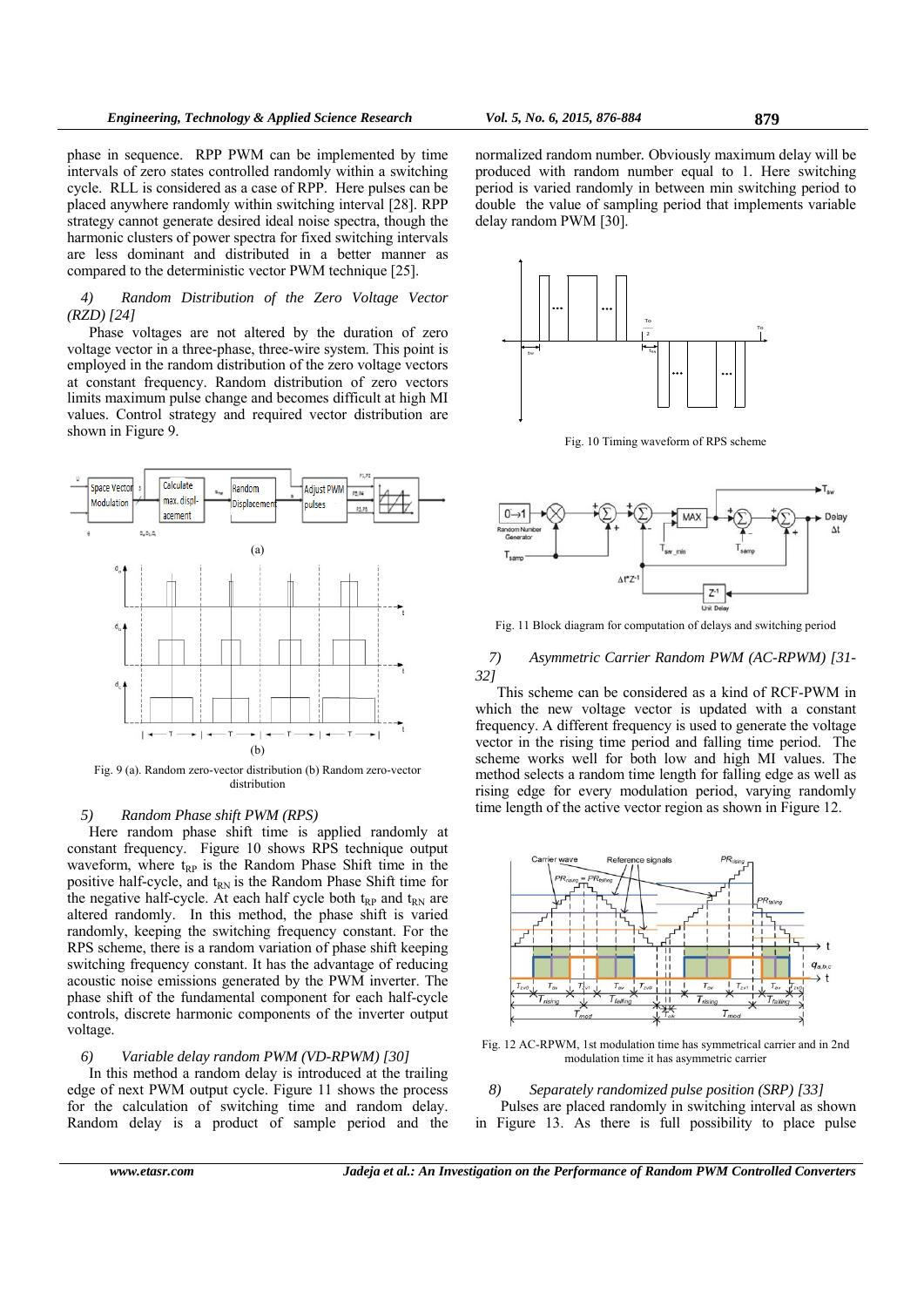anywhere, a control for full range of MI is possible, as far as switching sequence is maintained. Calculation of duty ratio is done using space vector modulation, with each pulse located randomly. As pulse can be positioned randomly, harmonic spectrum is more flattened as compared to conventional methods. So, SVM based duty ratio calculation is followed by random positioning of pulse to realize SRP-PWM [33]



#### Fig. 13 SRP-PWM

### *9) Fractal Based Space Vector PWM [34-38]*

Fractals are known as never ending patters made by repeating simple patterns by recursion and feedbacks. SVM representation of multi-level inverters have inherent fractal structure. Fractal approach can reduce the complexity in computation for sector identification and switching vector determination in SVPWM. The position of the reference vector in a given sector can be found by fractal methods. The basic pattern in the fractal base unit is a triangle comprised by three adjacent inverter voltage space vectors as shown in Figure 14 for 2-level, 3-level and 5-level inverter. In multilevel inverter, for higher level, each sector is divided into triangles and smaller sub triangles. Triangularization helps to implement this technique for any level of MLI [34]. For multi-level inverter, the number of sectors increases as the number of level increases. It is very complex to identify the location of reference vectors in the sector. 2-level inverter has 6 sectors, 3 level inverter has 24 sectors. If we take 60° coordinate system, fractal calculations can be avoided for 5-level inverter having 96 sectors [35-38]. The sector identification algorithm used in this method with reverse mapping technique does not require memory crunchy lookup tables. The inverter switching states for a sector are generated along with sector identification. This provides optimum switching of the vectors [35].



Fig. 14 2-level, 3-level and 5-level SVPWM

## *C. Hybrid Random PWM or Dual Random PWM [39-43]*

With a view to gain advantage of better performance for the different Modulation Index (MI) values including over modulation region or to reduce the complexity of computation, the hybrid or dual random PWM methods are proposed. Here

an attempt is made to maximize the advantages of various PWM schemes. A hybrid random PWM using dithered pulse position and zero vector position are suggested, simulated with complex calculations [39]. Hybrid scheme is also given by [40] using random pulse position and random career frequency PWM [5]. Lead lag random bit and random triangular carrier are used in [41-42]. Time for zero voltage is randomized to get better result with Direct Torque Control (DTC) for drives [43].

## *D. Random SVPWM [44-45]*

SPWM converters have sideband harmonics and carrier acting as source of electromagnetic noise and pollution by common mode and differential mode noise. The Random PWM inverter has low weight, volume, filtering and has better EMI/EMC. Lower switching losses are useful to improve battery efficiency and reduced switching losses. SVM is digitally better implementable and has a higher output. Fixed frequency SVM also has high harmonics in switching frequency this can be spread by using random Space Vector PWM (RSVPWM). Three types of random SVPWM are suggested, random zero vector distribution PWM (RZDPWM), random pulse position PWM (RPPPWM) and random switching frequency PWM (RSFPWM) [44]. Mathematically random SVPWM is similar to traditional SVPWM and so existing methods for capacitor voltage balancing can be modified to reduce switching harmonics [45].

## III. RANDOM PWM CONTROLLED TWO -LEVEL INVERTERS [46-59]

Output current of two-level inverters has a square wave with limited power range. It is rich with harmonics. The twolevel 3-phase Voltage Source Inverter (VSC) is considered as a mature technology and has become an industrial standard. The alternative topology to the VSC is the Current Source Converter (CSC), well suited for medium-voltage industrial applications with voltage waveforms having high quality required. Various authors have also implemented random PWM techniques for multilevel inverter, keeping methodologies adopted for 2-Level [46-58]. C. Guoqiang, W. Zhihong, Z. Yuan, and Z. Junwei realized Random Space Vector Pulse Width Modulation methods Based on Infineon Tricore TC1767/TC1797 like RSFPWM, RPPPWM, RZDPWM and Hybrid Random PWM is involving various combinations of three listed herewith [59]. The AC-RPWM technique is found appropriate for applications like heating, ventilation and air conditioning (HVAC) [31].

## IV. RANDOM PWM CONTROLLED THREE-LEVEL INVERTERS [60-74]

Multilevel inverters provide nearly sinusoidal output and achieve higher power output. This allows the use of renewable energy sources such as PV, wind, fuel cells to be easily interfaced with MLI for medium voltage, high power drives, distributed energy sources and Hybrid Electric Vehicles. Topology itself helps in reducing harmonics. Multilevel inverters are replacing conventional two-level inverters due to reduced dv/dt stresses, common mode voltages, and lower harmonic distortion. 3-level RPWM in comparing to 2-level RPWM schemes has the advantages of low switching frequency, low continuous noise and low undesirable low-order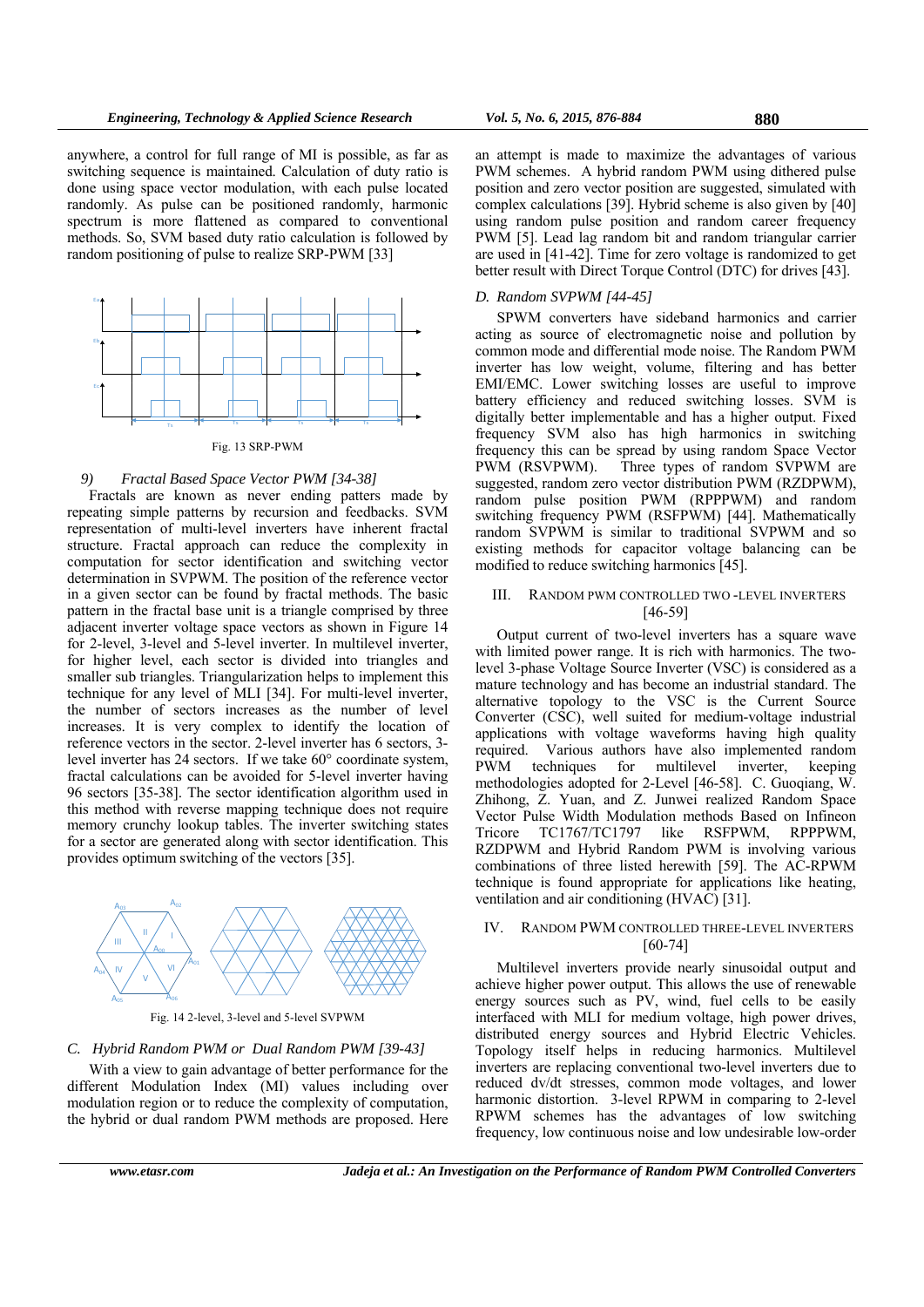harmonics, making it suitable for high voltage inverter application such as motor drives, active filters and power conditioning [60-62]. Different conventional topologies like Neutral Point clamped (NPC), cascaded H-bridge (CHB), and flying capacitor (FC) along with PWM strategies reported, are reviewed in [63]. Novel topologies are report for MLI in form of Crossover Switches Cell (CSC) for renewable energy sources and Pinned Mid-points Multilevel Inverter for high voltage applications [64-65]. In [60-61] the authors compared Random PWM technique for 2-level and 3-level. Their observations include that the fundamental component is found to be smaller in the 3-level RPWM scheme than in the 2-level RPWM scheme. Both 2-level and 3-level have a similar discrete spectral characteristic, however the 3-level has smaller continuous noise as compared to the 2-level. This advantage of the better power spectrum comes at the cost of a relatively higher switching frequency for specified sampling frequency [66]. T. Ramanathan et al. [67] utilized pseudo random carrier modulation technique for CHB MLI. Jacob and Baiju [65-66] applied Space Vector quantized DSDM technique for 3-level inverter to reduce harmonic noise to CHB MLI supplying power to induction motor drive. In [54] the authors implemented space vector based random PWM for 3-level inverter for any topology. In [50] the authors pointed out that the fixed frequency scheme has limitation in the form of the dependency of randomization on the duration of active vectors. In [70] the authors used combined DSDM based random PWM Scheme. Artificial intelligence tools like Fuzzy Logic, Genetic algorithm, etc., are also utilized to randomize the PWM output. In [71], the authors used clonal selection algorithm, a technique based on GA applied for 3-level PWM inverter for optimization. In [72], the authors implemented random frequency based Space vector PWM method and introduced wavelet transformation for better harmonic response. In [74], randomized-SVM application is also extended to Hybrid Electrical Vehicle (HEV).

# *A. Applications of Random PWM [75-100]*

Random PWM finds extensive application in LV and MV Motor drives to reduce acoustic noise, electromagnetic interference, and harmonics at multiple of switching frequency, also it helps to flatten the power density spectrum [75-80]. Motor drives on board are increasing for electric, hybrid and fuel cell based vehicles. To decrease current ripple, switching loss and auto adjust to load characteristics along with other advantages very crucial for the consumer that is acoustic noise and electromagnetic noise make the random PWM better choice for application in automobiles [81-87]. Shunt Active Power filter is used to improve power quality issues like current harmonics and power factor for power system with nonlinear load. With random PWM, APF response can be improved without adding any cost [88-93]. Present scenario for inverter used with renewable energy sources: PWM techniques are used with MOSFET/IGBT while for high power SCR/GTO is required which can be controlled with suitable firing and commutation control. Another way by which we can use MOSFET/IGBT for medium or high power application is to go for Multilevel Inverter (MLI) [94-97]. Grid connected PWM converters used to control power for various applications

including renewable energy sources are reported [99]. Use of SVPWM is reported in 3-Level NPC inverter [100].

## V. ANALYSIS OF RESEARCH WORK CARRIED OUT WITH RANDOM PWM AND RANDOM SVPWM

Literature reveals the extensive usage of random PWM techniques in various applications. In order to further validate the research interest year by year refer to Figure 15. Figure 16 indicates that the research for random PWM is dominated by the field of drives, motor control and low power applications.



Fig 15. Papers published year wise for random PWM



Fig. 16 Papers reporting random PWM

#### VIII. CONCLUSION

This paper presents a critical review of random PWM techniques and their applications. The random PWM technique is found to reduce harmonics in particular at a multiple of switching frequency. The technique has proved its advantages in drives especially through reduction of acoustic noise, mechanical vibration, torque ripple and current harmonics. The advantage of RPWM technique in reducing EMI conducted to the source is discussed. Drives, HEVs, active power filters have proved to provide better performance with the random PWM technique. Harmonic power remains unchanged with the randomizing technique, but can reduce the peaks at multiple of switching frequency and can reduce harmonic content in the current waveform. The effect of randomizing for inverters connected with renewable sources using bundled multilevel technique with the advantage of lower switching frequency, spreaded noise and low lower harmonics needs to be worked on, as renewable energy sources are preferred to address issues of pollution, energy security cost, etc. Hence there is a research gap for the issue of harmonic mitigation in grid connected systems by application of Random SVPWM technique for multilevel inverters.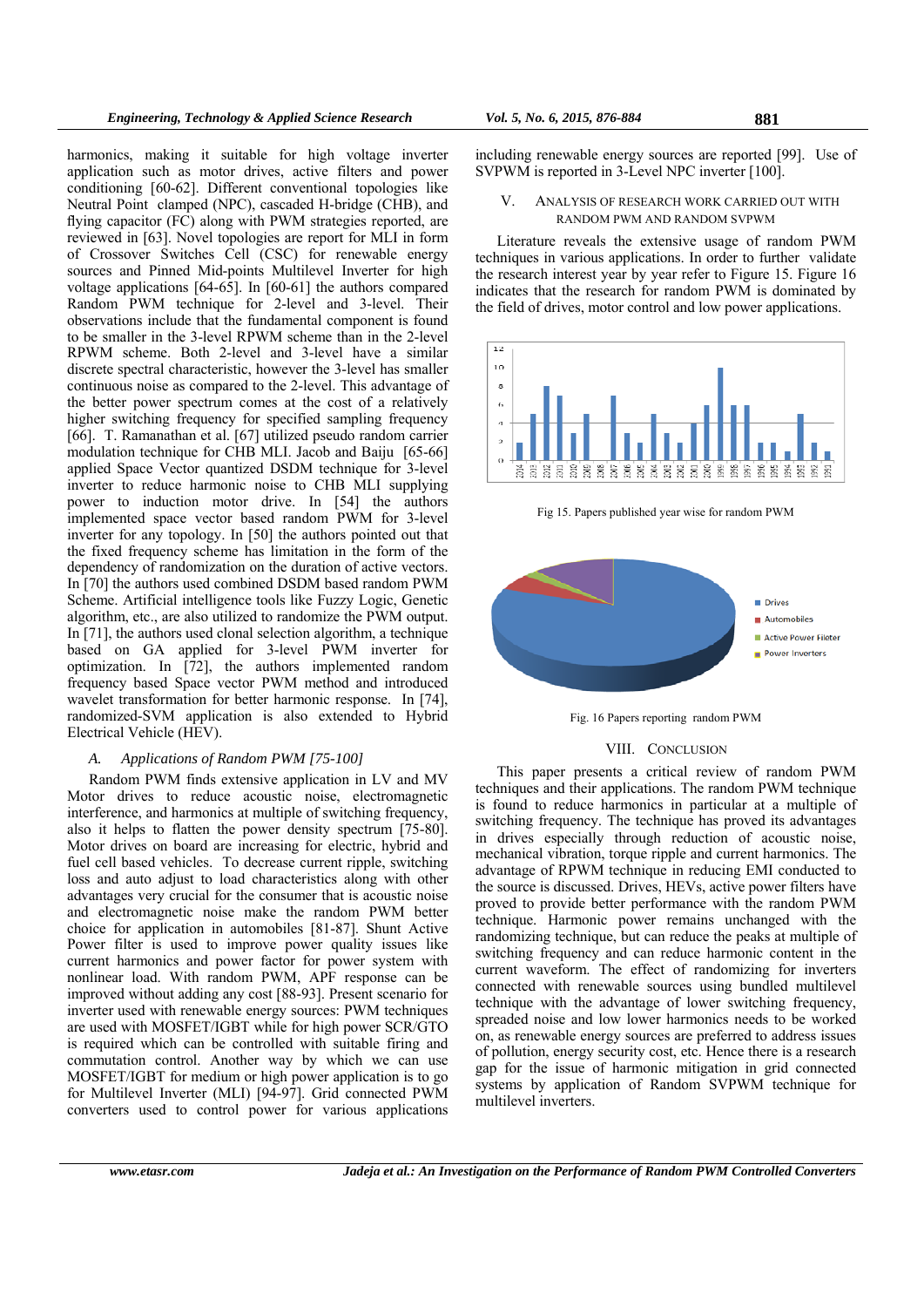#### **REFERENCES**

- [1] M. Sharifzade, H. Vahedi, A. Sheikholeslami, H. Ghoreishy, K. Al-Haddad, "Selective Harmonic Elimination Modulation Technique Applied on Four-Leg NPC," in ISIE 2014-23rd IEEE International Symposium on Industrial Electronics, pp. 2163-2168, Turkey, 2014
- [2] M. Sharifzade, H. Vahedi, A. Sheikholeslami, H. Ghoreyshi, K. Al-Haddad, "Modified selective harmonic elimination employed in four-leg NPC inverters," in IECON 2014-40th Annual Conference of the IEEE Industrial Electronics Society, pp. 5196-5201, 2014
- [3] M. Sharifzadeh, H. Vahedi, A. Sheikholeslami, P.-A. Labbé, K. Al-Haddad, "Hybrid SHM-SHE Modulation Technique for Four-Leg NPC Inverter with DC Capacitors Self-Voltage-Balancing," IEEE Trans. Ind. Electron., Vol. 62, No. 8, pp. 4890-4899, 2015
- [4] H. Vahedi, K. Al-Haddad, P.-A. Labbe, S. Rahmani, "Cascaded Multilevel Inverter with Multicarrier PWM Technique and Voltage Balancing Feature," in ISIE 2014-23rd IEEE International Symposium on Industrial Electronics, pp. 2151-2156, Turkey, 2014
- [5] Y. C. Lim. "Shaping the Spectra of the Acoustic Noise Emitted by Three-Phase Inverter Drives based on the New Hybrid Random PWM Technique",  $37<sup>th</sup>$  IEEE Power Electronics Specialists Conference, pp. 1-6, 2006
- [6] I. A. Bakhovtsevand, A. K. Rakitin. "New PWM methods with deterministic change of carrier frequency", 2011 International Conference and Seminar on Micro/Nanotechnologies and Electron Devices Proceedings, pp. 406-410, 2011
- [7] L. Mathe, Product Sound: Acoustically pleasant motor drives, PhD thesis, Department of Energy Technology, Aalborg University, 2010
- [8] L. Solero. "Emission testing for the EMC performance evaluation of an electric wheelchair", International Symposium on Power Electronics Electrical Drives Automation and Motion 2006, pp. 597-602, 2006
- [9] B. Jacob, M. R. Baiju. "Space vector based Dithered Sigma Delta Modulator for two-level inverter to suppress the harmonic spikes", 38th Annual Conference on IEEE Industrial Electronics Society, pp. 2005- 2011, 2012
- [10] H. Laaksonen, K. Kauhaniemi, "Voltage and current thd in microgrid with different dg unit and results system ," CIRED 2008: smart grid for Distribution, ,No. 57, pp. 23–24, 2008
- [11] B. Jacob, M. R. Baiju, "Space Vector Quantized Dithered Sigma Delta Modulator for Reducing the Harmonic Noise in Multilevel Converters," IEEE Trans. Ind. Electron., Vol. 62, No. 4, pp. 2064-2072, 2014
- [12] B. Jacob, M. R. Baiju, "Simple multilevel inverter-based induction motor drive scheme using sigma–delta converter with space-vector quantiser", IET Power Electronics, Vol. 5, No. 8 , pp. 1483-1490, 2012
- [13] J. D. Reiss. "Understanding sigma-delta modulation: the solved and unsolved issues," Journal of Audio Engineering Society,Vol. 56, No.1/2, pp. 49-64, 2008
- [14] B. Jacob, M. R. Baiju. "Space Vector based Dithered Sigma Delta Modulator for two-level inverter to suppress the harmonic spikes", IEEE International Conference on Power Electronics, Drives and Energy Systems (PEDES), pp. 1-7, 2012
- [15] B. Jacob, M. R. Baiju. "Spread spectrum modulation scheme for multilevel inverters using vector quantized sigma delta modulation." Twenty-Seventh Annual IEEE Applied Power Electronics Conference and Exposition (APEC), pp. 2428-2435, 2012
- [16] B. Jacob, M. R. Baiju, "Space vector modulation scheme with direct Vector Quantization for any N-level voltage source inverter", 2012 IEEE Int. Conf. Power Electron. Drives Energy Syst., pp. 1–6, 2012
- [17] B. Jacob, M. R. Baiju, "Vector quantized spread spectrum Pulse Density Modulation for four level inverters," IEEE Conf. Ind. Electron. Appl., pp. 674–679, 2011
- [18] B. Jacob, M. R. Baiju, "Space Vector based Spread Spectrum Modulation scheme for three-level inverters," 2011 IEEE Appl. Power Electron. Colloq., Vol. 1, pp. 51–56, 2011
- [19] B. Jacob, M. R. Baiju, "Spread spectrum modulation scheme for twolevel inverter using vector quantised space vector-based pulse density modulation," IET Electr. Power Appl., Vol. 5, No. 7, pp. 589-596, 2011
- [20] B. Jacob, M. R. Baiju. "Vector-Quantized Space-Vector-Based Spread Spectrum Modulation Scheme for Multilevel Inverters Using the Principle of Oversampling ADC", IEEE transactions on Industrial Electronics, Vol. 60, No. 8, pp. 2969-2977, 2013
- [21] B. Jacob, M. R. Baiju. "Space-Vectored–Quantized Sigma-Delta Modulator for reducing the Harmonic Noise in Multilevel Converters." IEEE Transactions on Industrial Electronics Vol. 62, No. 8, pp. 2064- 2072, 2015
- [22] M. R. Baiju, B. Jacob, "A new Space Vector Modulation Scheme for any N-level Voltage Source Inverter which directly Quantizes the Reference Space Vector," 7th IET Int. Conf. Power Electron. Mach. Drives (PEMD 2014), pp. 1-6, 2014
- [23] K. Chandra Shekhar, G. Tulasi Ram Das. "Five-level SPWM Inverter for an Induction Motor with Open end Windings", IEEE International Power and Energy Conference, pp.342-347, 2006
- [24] S. –H. Kim, K. –B. Lee, " Elimination of harmonic spikes using secondorder Space Dithered Sigma-Delta Modulation." 13th European Conference on Power Electronics and Applications, (EPE '09), pp. 1-10, 2009
- [25] M. M. Bech. "Random modulation techniques with fixed switching frequency for three phase power converters," IEEE Transactions on Power Electronics, Vol. 7, pp. 753-761, 2000
- [26] A. M. Trzynadlowski, "Power spectra of a PWM inverter with randomized pulse position", IEEE Power Electronics Specialist Conference, pp. 1041-1047, 1993
- [27] M. M. Bech, F. Blabjerg, J. K. Pedersen. "Random modulation techniques with fixed switching frequency for three-phase power converters", 30th Annual IEEE Power Electronics Specialists Conference Record, pp. 544-551, 1999
- [28] S. Oh, Y. Jung, Y. Lim, " A Two-Phase Dual-Zero Vector RCD-PWM (DZRCD)Technique." The 30th Annual Conference of the IEEE Industrial Electronics Society, pp. 30–34, 2004
- [29] P. F. Leong. "Random Pulse-Width Modulated Neutral-Point-Clamped Inverter With Reduced Common-Mode Switching", International Conference on Power Electronics and Drives Systems, pp.1435-1440, 2005
- [30] J. L. Shyu, T. J. Liang, J. F. Chen, "Digitally-controlled PWM inverter modulated by multi-random technique with fixed switching frequency". IEE Proceedings Electric Power Applications, pp.62-68, 2001
- [31] S. E.Schulz, D. L. Kowalewski, "Implementation of Variable-Delay Random PWM for Automotive Applications", IEEE Transactions on Vehicular Technology, Vol.56, No. 3, pp. 1427–1433, 2007
- [32] L. Mathe, F. Lungeanu, D. Sera, P. O. Rasmussen, J. K. Pedersen. "Spread Spectrum Modulation by Using Asymmetric- Carrier Random PWM", IEEE Transactions on Industrial Electronics, pp.3710-3718, 2012
- [33] L. Mathe, F. Lungeanu, P. O. Rasmussen, J. K. Pedersen. "Asymmetric Carrier Random PWM", IEEE International Symposium on Industrial Electronics, pp.1218-1223, 2010
- [34] Y. –C. Lim. "A new random PWM(SRP-PWM) technique for decreasing acoustic noise radiated from V/F controlled motor drives", 30th Annual Conference of IEEE Industrial Electronics Society, pp.832- 837, 2004
- [35] G. Shiny, M. R. Baiju, "A low computation Space Vector PWM scheme for multilevel inverters based on fractal approach," IEEE Symp. Ind. Electron. Appl., pp. 131–136, 2010
- [36] M. R. Baiju. "Space Vector PWM for Multilevel Inverters A Fractal Approach", 7th International Conference on Power Electronics and Drive Systems, pp.1230-1237, 2007
- [37] G. Shiny, M. R. Baiju, "A Fractal based Space Vector PWM Scheme for General n-Level Inverters", International Power Electronics Conference, pp. 847–854, 2010
- [38] G. Shiny, M. R. Baiju, "A Space Vector Based Pulse Width Modulation Scheme for a 5-Level Induction Motor Drive", IEEE 9th International Conference on Power Electronics and Drive Systems (PEDS), pp. 292- 297, 2011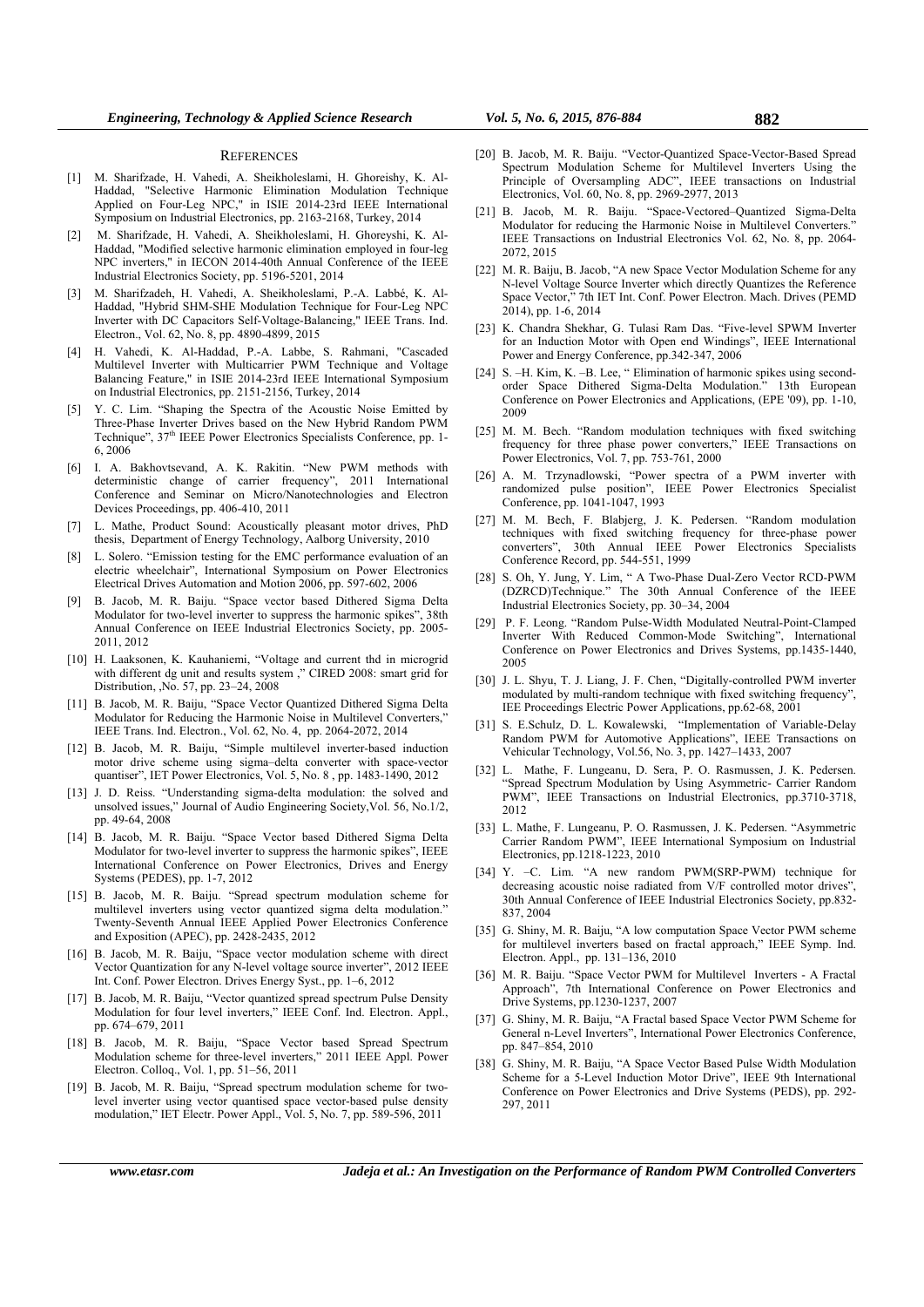- [39] G. Shiny, M. R. Baiju, "Space Vector based PWM scheme without sector identification for a 4-level dual inverter fed induction motor drive with asymmetrical DC link voltages", 25th Annual IEEE Applied Power Electronics Conference and Exposition (APEC), 2010, pp. 1963–1969.
- [40] G. Chen, M. Zhang, and J. Zhao, "Harmonic Distortion Factor of A Hybrid Space Vector PWM Based on Random Zero-vector Distribution and Random Pulse Position," Int. J. Adv. Inf. Sci. Serv. Sci., Vol. 4, No. 16, pp. 242–250, 2012
- [41] K. –S. Kim, Y. –G. Jung, Y. –C. Lim, "A New Hybrid Random PWM Scheme", IEEE Transactions on Power Electronics, Vol.24, No. 1, pp. 192-200, 2009
- [42] K. –S. Kim, Y. –G. Jung, Y. –C. Lim, "Shaping the Spectra of the Acoustic Noise Emitted by Three-Phase Inverter Drives based on the New Hybrid Random PWM Technique." 37<sup>th</sup> IEEE Power Electronics Specialists Conference, pp. 1-6, 2006
- [43] N. Boudjerda, A. Boudouda, M. Melit, B. Nekhoul, K. El Khamlichi Drissi, K. Kerroum. "Optimized dual randomized PWM technique for reducing conducted EMI in DC-AC converters." EMC Europe 2011, pp. 701-706, 2011
- [44] P. N. Reddy, J. Amarnath, P. L. Reddy. "Hybrid random PWM algorithm for direct torque controlled induction motor drive for reduced harmonic distortion", 2011 Annual IEEE India Conference (INDICON), pp. 1-5, 2011
- [45] C. Hou, C. Shih, P. Cheng,, A. Hava, "Common-Mode Voltage Reduction pulse width Modulation Techniques for ThreePhase Grid Connected Converters", IEEE Transactions on Power Electronics, pp. 1971-1979, 2012
- [46] Y. Shrivastava, C. K. Lee, S. Y. R. Hui, H. S. H. Chung, "Comparison of RPWM and PWM Space Vector Switching Schemes for 3-Level Power Inverters." IEEE Power Electronic Specialist Conference, Vol. 1, pp. 138–145, 2001
- [47] S. Xu, C. Chen. "Random PWM Technique Based Induction Motor Phase Current Reconstruction from DC-link Current of Inverters", 5th IEEE Conference on Industrial Electronics and Applications, pp. 749– 752, 2010
- [48] D. S. George, M. R. Baiju, "Random Pulse Width Modulation Technique for a 4-level Inverter," IEEE 7th International Power Engineering and Optimization Conference, Vol. 64, pp. 369–374, 2013
- [49] M. R. Baiju, K. K. Mohapatra, V. T. Somasekhar, K. Gopakumar, L. Umanand, "A Five-Level Inverter Voltage Space Phasor Generation for an Open-end Winding Induction Motor Drive", IEE Proceedings Electric Power Applications , Vol. 150, No. 5, pp. 531–538, 2003
- [50] D. S. George, M. R. Baiju, "Space Vector Based Random Pulse Width Modulation Scheme for a 3-level Inverter in Open-end Winding Induction Motor ConFiguration", IEEE International Symposium on Industrial Electronics (ISIE), Vol. 64, pp. 742–747, 2012
- [51] V. Krishnakumar, V. Kamaraj, S. Jeevananthan, "Random Pulse Width Modulation Technique for Performance Improvement of Multilevel Inverter Brushless DC Motor Drive," Australian Journal of Basic and Applied Sciences, Vol. 9, No. 16, pp. 162-171, 2015
- [52] D. S. George, M. R. Baiju, "Investigations on dependence of duration of active vectors on modulation index for inverters", IEEE International Symposium on Industrial Electronics, pp. 680–685, 2012
- [53] D. S. George, M. R. Baiju. "Decoupled random modulation technique for an open-end winding induction motor based 3-level inverter." IEEE Symposium on Industrial Electronics & Applications, Vol. 2, pp. 1022- 1027, 2009
- [54] D. S. George, M. R. Baiju. "Random PWM scheme for 3-level inverter using offset time randomization", 37th Annual Conference on IEEE Industrial Electronics Society, pp. 1989-1994, 2011
- [55] I.A.Bakhovtsev, A. K. Rakitin. "New PWM methods with deterministic change of carrier frequency", International Conference and Seminar of Young Specialists on Micro/Nanotechnologies and Electron Devices (EDM), pp. 406-410, 2011
- [56] K. Satyanarayana, J. Amarnath, A. K. Rao, "Two Random PWM Algorithms for Vector Controlled Induction Motor Drives with Low Computational Overhead and Fixed Switching Frequency", Acta Electrotechnica, Vol. 52, No. 1, pp. 18–24, 2011
- [57] J. Chen "Design and Analysis of Low-Acoustic Noise Motor Drivers In Electric Machines and Drives", IEEE International Conference IEMDC '09, pp. 1188–1193, 2009
- [58] B. M. Begum, T. B. Reddy, "Space Vector Based Random PWM Algorithms Based Direct Torque Controlled Induction Motor Drive." International Journal of Engineering Research and Applications, Vol.3, No. 5, pp. 754–760, 2013
- [59] C. Guoqiang, W. Zhihong, Z. Yuan, Z. Junwei, "Realization of Random Space Vector Pulse Width Modulation Based on Infineon Tricore TC1767/TC1797", Int. J. Digit. Content Technol. its Appl., Vol. 6, No. 20, pp. 624–632, 2012
- [60] Y. Shrivastava, S. Y. R. Hui, "Analysis of random PWM switching methods for 3-level power inverters", 29th Annual IEEE Power Electronics Specialists Conference, pp. 1381-1387, 1998
- [61] Y. Shrivastava, S. Y. R. Hui. "Analysis of Random PWM Switching Methods for Three-Level Power Inverters", IEEE Transactions on Power Electronics, Vol. 14, No. 6, pp. 1156–1163, 1999
- [62] A. Gopinath, A. S. A. Mohammad, M. R. Baiju. " Fractal Based Space Vector PWM for Multilevel Inverters-A Novel Approach." IEEE Transactions on Power Electronics, Vol. 56, No. 4, pp. 1230–1237, 2009
- [63] S. Kouro, M. Malinowski, K. Gopakumar, J. Pou, L. G. Franquelo, B. Wu, J. Rodriguez, M. Pérez, J. Leon. "Recent advances and industrial applications of multilevel converters", IEEE Transactions on Industrial Electronics, Vol. 57, No. 8, pp. 2553-2580,
- [64] H. Vahedi, K. Al-Haddad, Y. Ounejjar, K. Addoweesh "Crossover Switches Cell (CSC): A new multilevel inverter topology with maximum voltage levels and minimum DC sources", IECON 2013, 39th Annual Conference of the IEEE Industrial Electronics Society, pp.54-59, 2013
- [65] H. Vahedi, S.Rahmani, K. Al- Haddad "Pinned mid-points multilevel inverter (PMP): Three-phase topology with high voltage levels and one bidirectionalswitch". Industrial Electronics Society, IECON 2013, 39th Annual Conference of the IEEE Industrial Electronics Society, pp.102- 107, 2013
- [66] Y. Shrivastava, S. Y. R. Hui, "Analysis of random PWM switching methods for 3-level power inverters", 29th Annual IEEE Power Electronics Specialists Conference, pp. 1381-1387, 1998
- [67] T. Ramanathan, R. Ramesh, C. K. Subramaniam, K. Ganesan. "Pseudorandom Carrier based Subharmonic PWM for Cascaded Multilevel Inverters", IEEE International Symposium on Circuits and Systems (ISCAS), pp. 117–120, 2014
- [68] B. Jacob, M.R.Baiju. "Harmonic noise reduction in three-level inverter using space vector based Dithered sigma Delta Modulator", 7th IET international conference on Power Electronics, Machines and Drives (PEMD 2014), pp. 1-6, 2014
- [69] B. Jacob, M. R. Baiju, "Space Vector Quantized Dithered Sigma Delta Modulator for Reducing the Harmonic Noise in Multilevel Converters", IEEE Trans. Ind. Electron., Vol. 62, No. 4, pp. 2064-2072, 2015
- [70] S. H. Kim, W. Choi, S. Choi, K. B. Lee, "Combined dithered sigmadelta modulation based random PWM switching scheme", Journal of Power Electronics, Vol. 9, No. 5, pp. 667–678, 2009
- [71] H. Lou, C. Mao, D, Wang, J. Lu, "PWM optimisation for three-level voltage inverter based on clonal selection algorithm", IET Electric Power Applications, Vol.1, No. 6, pp. 870–878, 2007
- [72] R. Adlakha, P. R. Sharma, "Space vector modulation for two level and three level vsi and comparison with wavelet", 4th International Conference, New Delhi, India , pp. 57–62, 2013 (available at: http://iraj.in/iraj\_proc.php?id=31)
- [73] H.Khan, E. Miliani, H. Ouzaarou, K. E. K. Drissi. "Random discontinuous space vector modulation for variable speed drives." IEEE International Conference on Industrial Technology (ICIT), pp. 985-990, 2012
- [74] H. Khan, Y. Touzani, K. E. K. Drissi, "Random space vector modulation for electric drives: A digital approach",. 14th Int. Power Electron. Motion Control Conf. EPE-PEMC 2010, No. 3, pp. 20–24, 2010
- [75] H. Khan, E. Miliani, K. E. K. Drissi, "Discontinuous Random Space Vector Modulation for Electric Drives: A Digital Approach," IEEE Trans. Power Electron., Vol. 27, No. 12, pp. 4944–4951, 2012